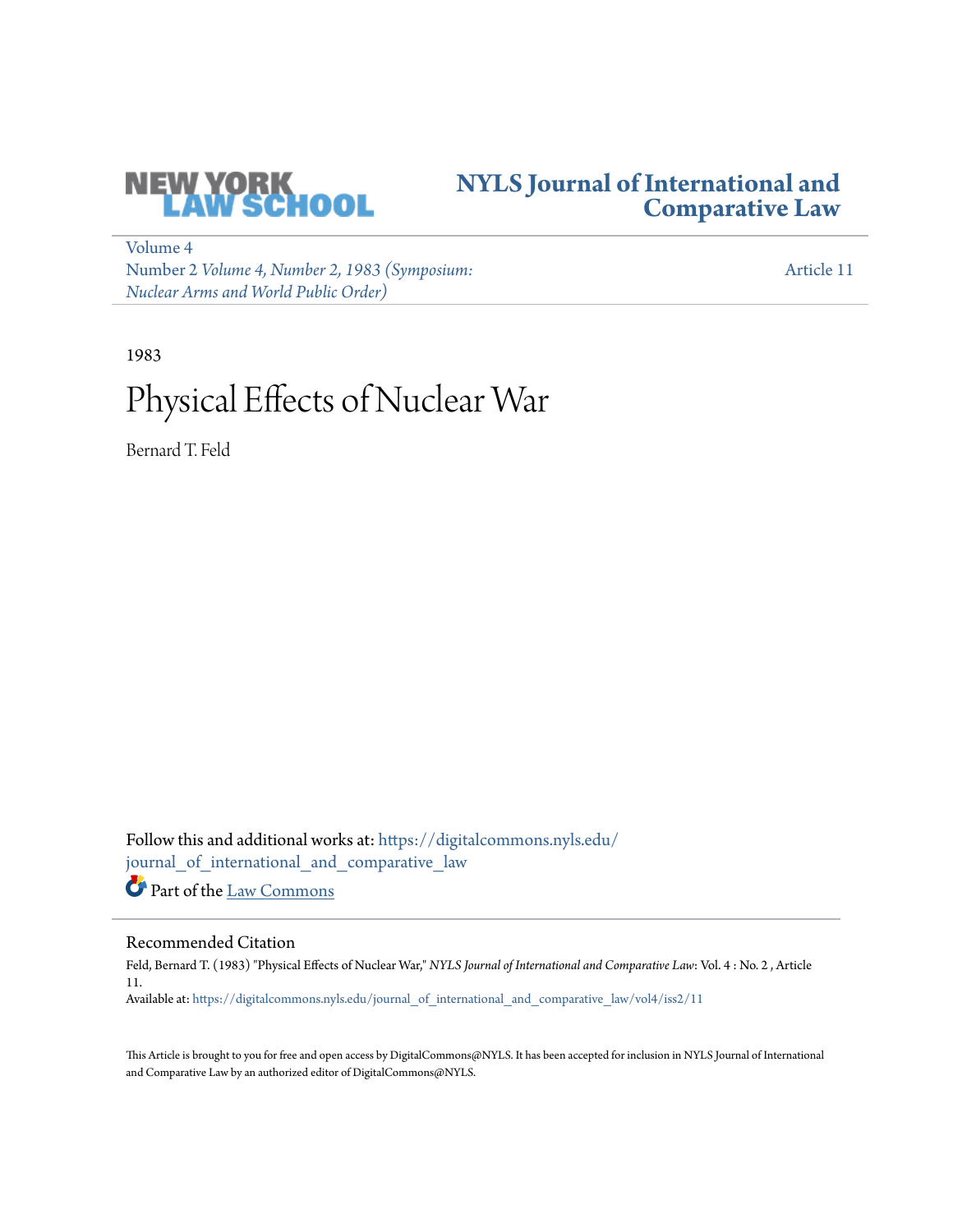#### PHYSICAL EFFECTS OF NUCLEAR WAR

#### *BERNARD T. FELD\**

On the cover of the Bulletin of the Atomic Scientists,' one may find the so-called "doomsday clock." Its minute hand indicates the degree of danger that the world faces with respect to nuclear war. Presently, the clock stands at three minutes before midnight. To place this in perspective, **I** should indicate that when the clock was first put on the face of the Bulletin in **1959,** it was set at seven minutes before midnight.

**1959** was a time when we were just beginning to think about how we should talk to the Russians about putting our nuclear house in order. We first tried to cope with the fact that both the United States and the Soviet Union were already capable of annihilating each other a number of times over. We had to deal with the reality that there was absolutely nothing that either side could do which could prevent the other side from carrying out this kind of nuclear attack. In a sense we were both, as it has been said, in the position of two scorpions in a bottle-both capable of delivering a fatal sting and neither capable of doing anything to stop it. It was, therefore, realized that there could be only one solution to the nuclear dilemma: somehow or other to get rid of this terrible threat that hangs over both of our heads.

Since the late nineteen-fifties and early nineteen-sixties, when it was already very clear that both sides possessed more than enough nuclear weapons to do any possible task that they could be called upon to do, the number, variety and sophistication of these weapons have grown. Both sides have weapons that range in strength from a few hundred tons of **TNT** to 20 or **50** million tons of high explosive-a range of some five or six orders of magnitude. Both sides have vehicles capable of delivering nuclear weapons either over distances of a few feet or over intercontinental distances, approximately **5,000** miles. In essence, both the United States and the Soviet Union possess arsenals of nuclear weapons of a fantastic variety, capable, as previously noted, of doing anything that one could possibly want a nuclear weapon to do.

**<sup>\*</sup>** Professor of Physics, Massachusetts Institute of Technology; Editor-in-Chief, Bulletin of the Atomic Scientists. Chairman, Executive Committee, Pugwash Conferences on Science and World Affairs.

**<sup>1.</sup> BULL. ATOM. SCIENTISTS. This periodical was founded in 1945 by Hyman H. Gold**smith and Eugene Rabinowitch and is published ten times a year **by** the Educational Foundation for Nuclear Science, Inc., **5801** Kenwood Ave., Chicago, IL **60637.**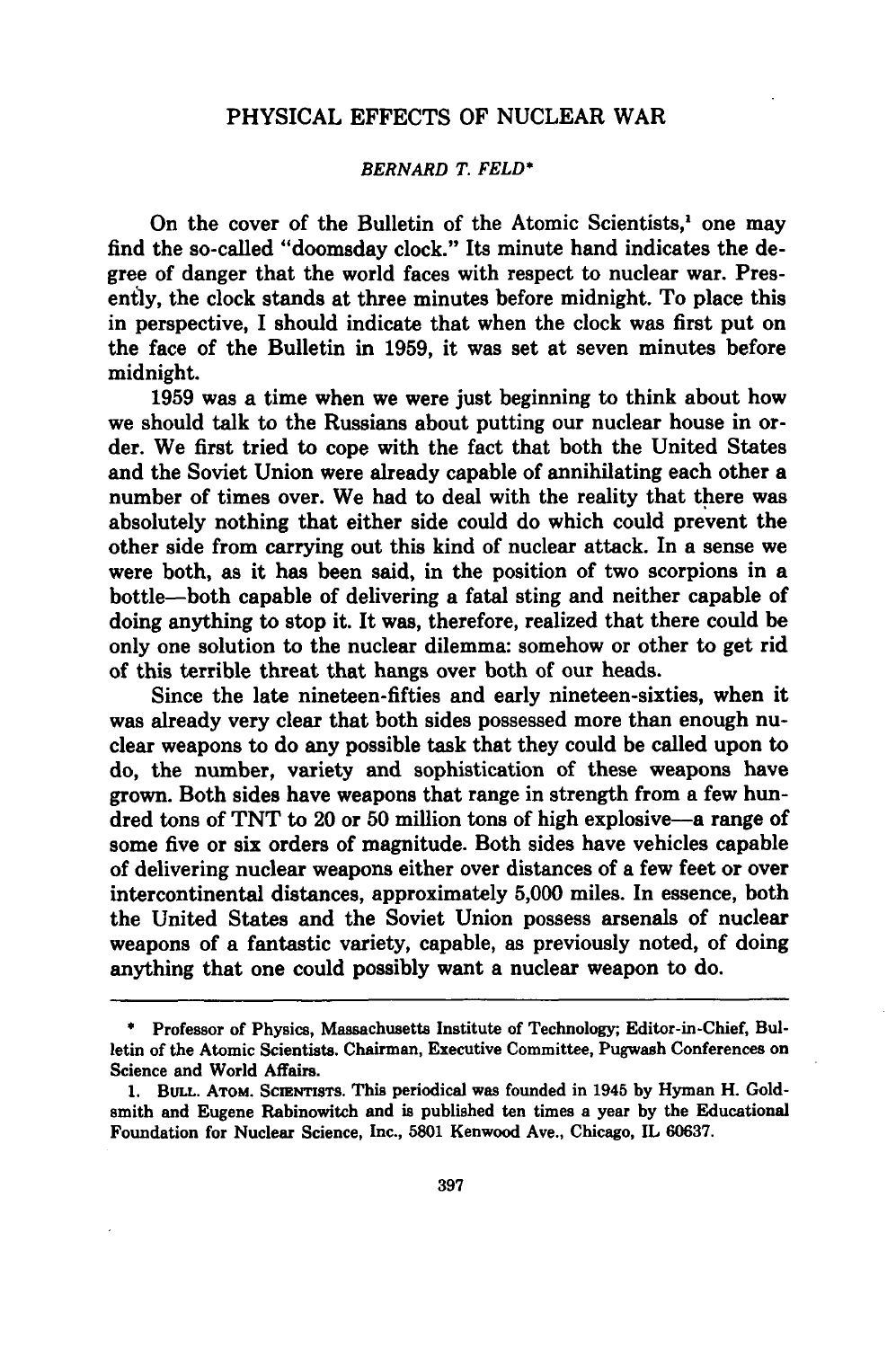At this stage in our history, any thoughtful individual who has considered this problem must conclude that nuclear weapons can have only one possible purpose: deterrence. The first-use of a nuclear weapon of any variety in the context of the two so-called superpowers (or, for that matter, in any other context) would, with a very high probability, call for a retaliation from the other side which might be of the same or greater magnitude. This would call for a second-use **by** the first side, a second-use **by** the second side, and so on. The chances, therefore, are overwhelming-I believe in the range of **80** or **90** %-that any use of nuclear weapons, at least in the superpower context, would rapidly escalate into a full-scale nuclear war. Such a nuclear war would, of course, have consequences reaching far beyond the territories of the two powers.

I think that it can be said that a large-scale nuclear exchange between the two so-called superpowers would mean the death of hundreds of millions of people on both sides with the annihilation of their major population centers and, of course, the decimation of essentially all of their industrial capability.<sup>2</sup> Even if the exchange were only intended to influence the industrial wealth and military power of the two sides, it would also undoubtedly entail the annihilation of tens or, more likely, hundreds of millions of people because of the intricate relationship between population distribution and industrial and military capability.

Aside from those effects, however, there would be others which would reach far beyond the territories of the two antagonists. The primary such effect, and the one which has received the greatest amount of attention and discussion, is the effect of radioactive fallout. Radioac-

<sup>2.</sup> Official United States sources and a committee of experts in a **1967** report to the **U.N.** Secretary-General estimated that the result of a retaliatory response involving approximately 200 low megaton nuclear weapons against the industrial and population centers of a first-strike attacker would be "the elimination of around one-third of the population and two-thirds of the industrial capacity of the nation subjected to such retaliation. These estimates, however, were only for the immediate consequences of nuclear explosions, that is, blast, heat and prompt radiation. They did not include the lethal effects of radioactive fallout or other side effects." Feld, *The Consequences of Nuclear War,* **32 BULL.** AToM. ScniqrsTs **10, 11 (1976).**

**A 1968** Report **.of** the Secretary-General of the United Nations analyzed the likely effects of a one megaton explosion over the city of Birmingham, England, which, at the time of the study, had an estimated population of one million. *See* **S. ZUCKERMAN, Nu-CLEAR ILLUSION AND REALrrY 27-29 (1982).** That author summarized the report and concluded that "In short, the explosion of a single megaton weapon over one of the largest cities in the United Kingdom would almost inevitably lead to its total elimination." *Id.* at **29.**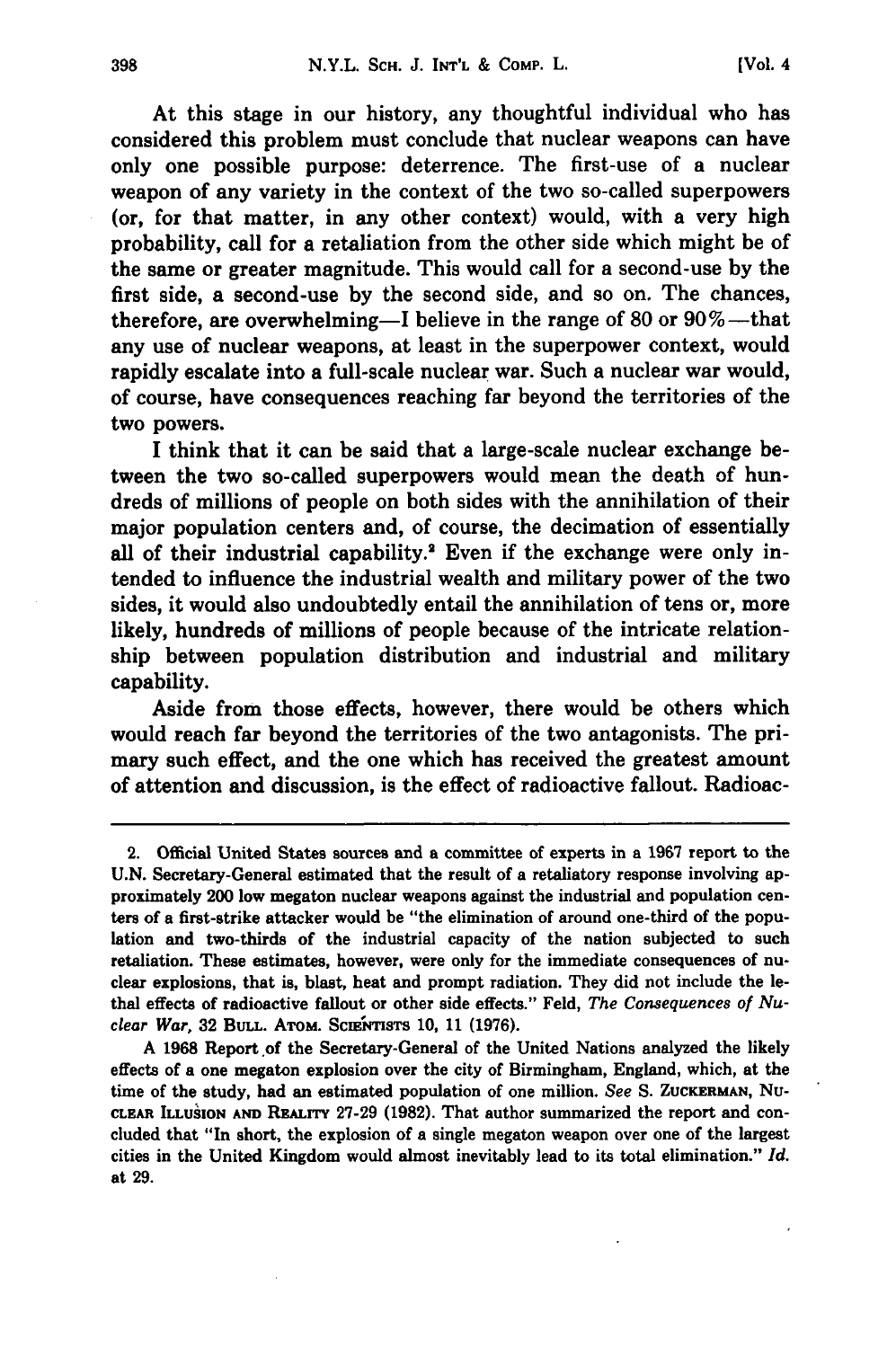tive fallout depends, to a certain extent, on the way in which these weapons are used.

The most likely scenario for the use of these weapons would be an attempt **by** either or both sides to eliminate the weapons of the other. This scenario applies not only to the side that strikes first, but also to the side that retaliates, because one of the purposes of an immediate retaliation would be to eliminate the remaining weapons of the first. Today, with the huge number of weapons, and the number of independent warheads on each (including multiple independently targeted reentry vehicles (MIRVs)), a given side could initiate an attack on the weapons of the other **by** using only a fraction of its own and could hold the rest in reserve to be used in some way after the initial attack. Assuming that both sides have a thousand weapons, the use of two or three hundred, each one with between five and ten independent warheads, would be sufficient, with the kind of accuracy now available, to eliminate a very large percentage of the weapons of the other side. This ignores the fact that there are many weapons invulnerable to 'preemptive attacks, such as those in submarines.

Another scenario that has been discussed frequently depicts a major threat of nuclear war. One side or the other would fear, in a crisis, that the other would use its nuclear weapons first. They would have to face the so-called "use them or lose them syndrome." Behind this syndrome lies the idea that if one country does not use its nuclear weapons, the other will preempt their use. Therefore, there will be a very great temptation, in a time of crisis, for both sides to try to use their weapons before they are lost.

In this scenario, most of the weapons would be aimed at the weapons of the other side. The nuclear explosions would be quite close to the ground and not high in the atmosphere. This assumption is crucial in a discussion of fallout because such a nuclear explosion has the effect of creating a great deal of debris from pulverized buildings and earth. The debris is then carried aloft, spread throughout the atmosphere and eventually "falls out," bringing with it a large amount of radioactivity. It is thus evident that a major effect of a nuclear war would be large-scale fallout downwind of the locations where the explosions have taken place.

**A** rough idea of the kind of fallout effects that might be expected will bring the horror of such a scenario into graphic relief. **A** one megaton weapon exploded so that the fireball touches the ground-a "ground burst" explosion-is capable of spreading lethal fallout downwind over an area of approximately **1,000** square miles.' The area of

**<sup>3.</sup>** *See* **S. DRELL, FACING THE THREAT OF NUCLEAR WEAPONS 7 (1983).** "For each one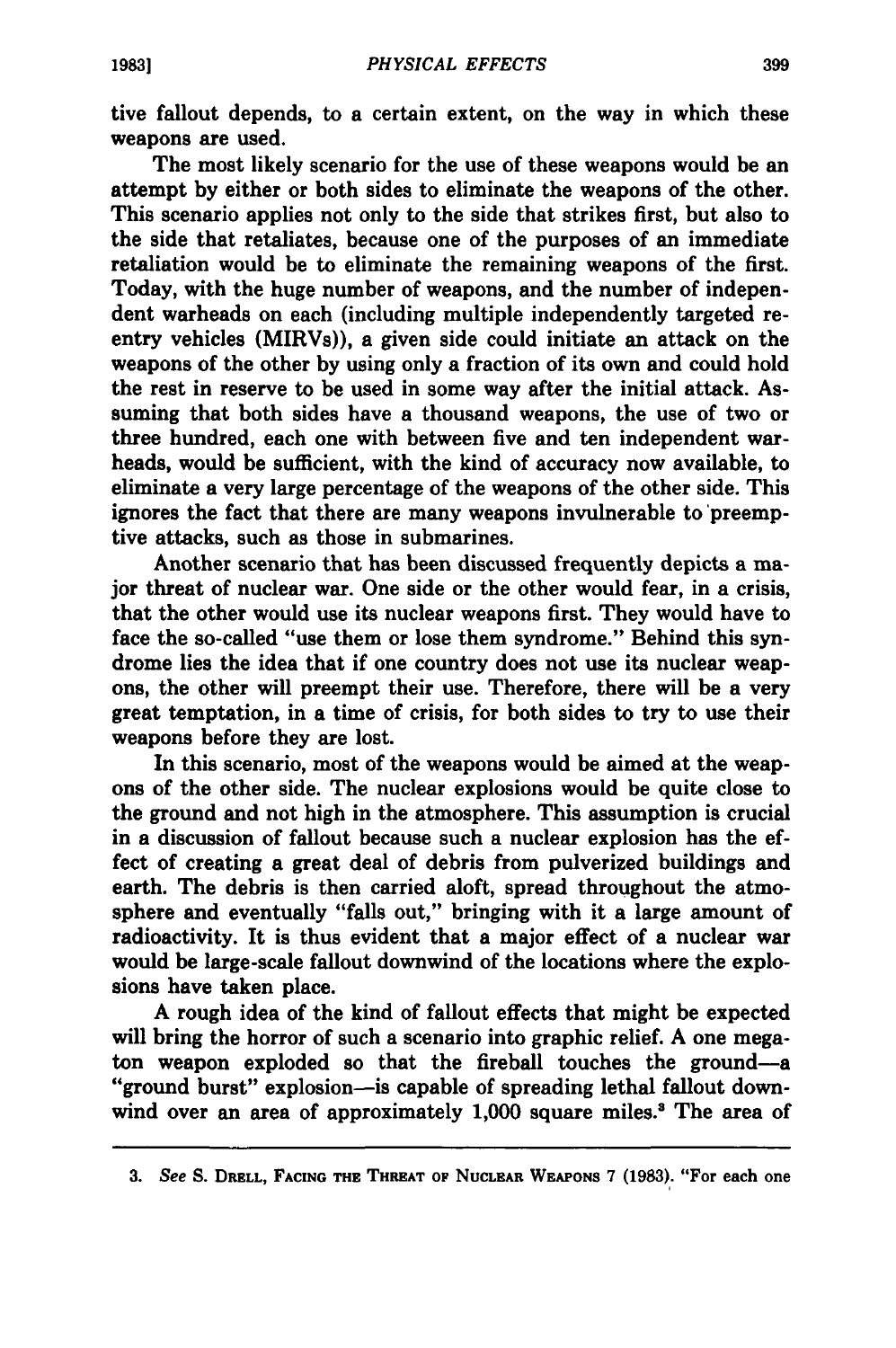the United States and that of the most populated part of the Soviet Union are each roughly five million square kilometers. Consequently, the explosion of 5,000 nuclear weapons would be sufficient to cover the entire area of either country with lethal fallout. Appreciable fractions of both Canada and Mexico must be added to the areas of the United States, since the wind knows no national borders. The result is that, as of today, when a full-scale exchange on both sides would involve approximately five to ten thousand megatons of TNT equivalent, a fullscale exchange between the United States and the Soviet Union would cover the entire territory of both nations with lethal fallout.

The effects of nuclear war, however, do not stop here. There would be a longer term effect on the climate,<sup>4</sup> caused by debris which would rise and spread around the earth in its atmosphere, both absorbing and reflecting back the light from the sun. The recent explosion of Mount St. Helens gives one an idea of how this can change the climate pattern on the earth, albeit on a much smaller scale. Mount St. Helens' explosion was equivalent to a single five megaton weapon.<sup>5</sup> That is, roughly speaking, equal to one of the weapons in the arsenal of the United States or the Soviet Union. The effect of the Mount St. Helens explosion-glowing sunsets because of the sunlight reflecting off the volcanic debris and gas-was felt and seen worldwide. 6 This relatively small amount of debris did not markedly affect the climate of the earth, although there was a measurable variation of roughly two tenths of a degree in the average temperature during that time. One thousand times that amount of debris, however, would have a very definite effect on the climate, changing the temperature by several degrees. Such changes in temperature may seem small to us, but could have the effect of melting large portions of the polar ice caps and of flooding the low lying areas of the American and European continents. Much of our

*4. See generally* REPORT OF THE SECRETARY-GENERAL OF THE UNIrED NATIONS, Nu-CLEAR **WEAPONS 90-92 (1980);** Feld, *supra* note 2, at **12-13;** R. AYERs, ENVIRONMENTAL **EFFECTS OF** NUCLEAR WKAPONS **(1965).**

**5.** *See* Reinhold, Even to *Experts, St. Helens Was Powerful Surprise,* N.Y. Times, May **25, 1980,** § **I** at **18,** col. **1.** "Scientists calculated that the explosion released **500** times more energy than the atomic bomb that destroyed Hiroshima in World War **H."** *Id.*

**6.** N.Y. Times, May 21, **1980,** at **A20,** col. 4.

megaton [bomb] detonated this ash [radioactive debris mixed with soil], driven by the wind, will typically make **1,000** square miles of the earth's surface uninhabitable to unsheltered humans for several or more weeks." *Id.* For a more detailed discussion of the effects of the detonation of a one megaton bomb, see OFFICE OF **TECHNOLOGY** ASSESS-**MENTF, CONGRESS** OF **THE UNITED** STATES, THE **EFFECTS** OF NucLEAR WAR 27-45 **(1980),** in which the results of a hypothetical detonation over the cities of Leningrad and Detroit are considered at length.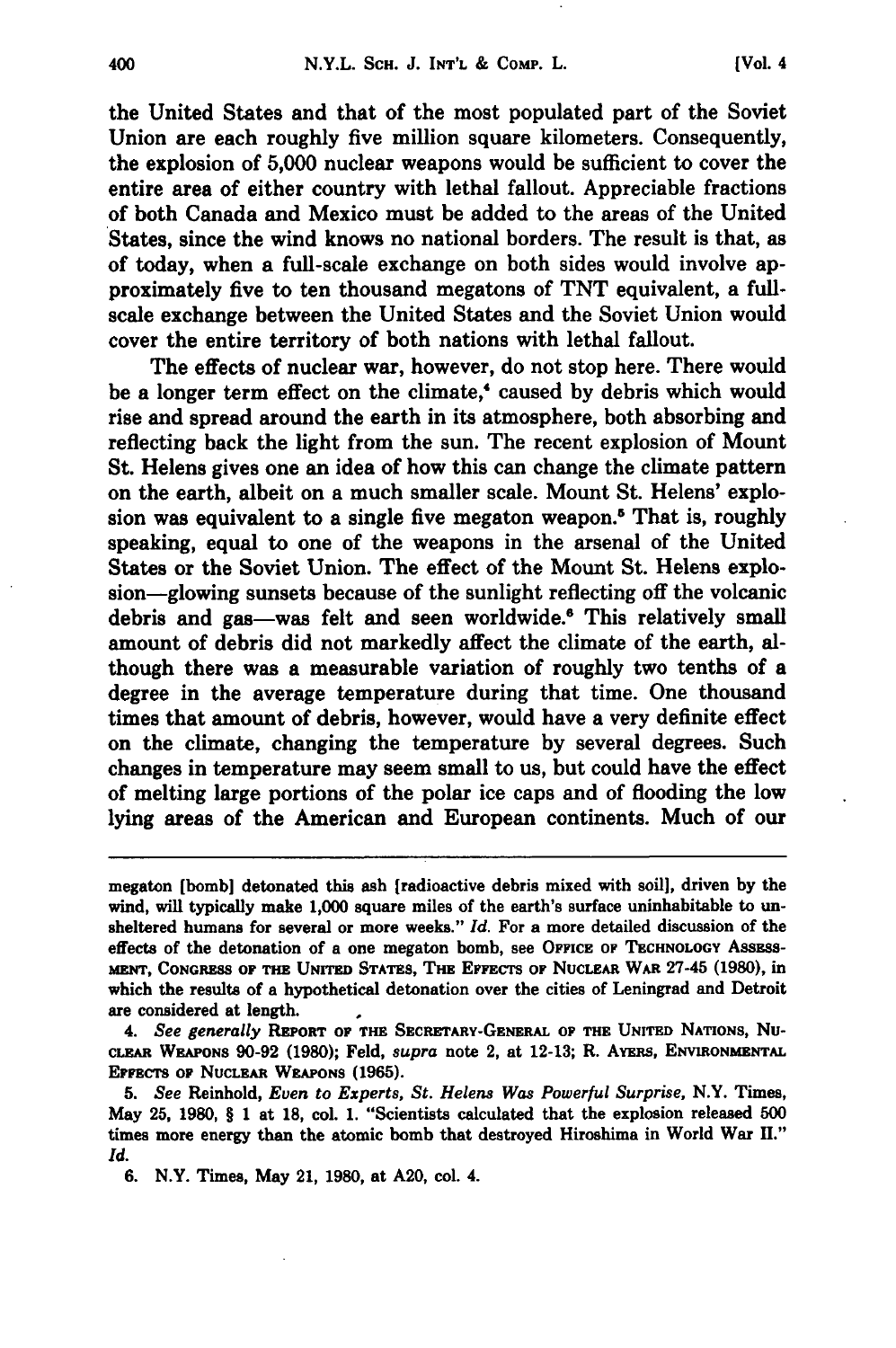population is at sea level so if the level of the ocean were to rise **by** even a foot, very large areas could be flooded.7

There would also be other large-scale effects. For example, the testing of weapons has had a measurable impact on the amount of ozone in the stratosphere.' Ozone is a triatomic form of oxygen produced in the upper atmosphere. It is very important for the absorbtion of the ultraviolet component of sunlight. Ultraviolet light is the component which gives rise to sunburns and has other debilitating physiological effects. **If** the ozone layers were to be depleted **by** even **30** or 40% (which is what would happen in an exchange of some **5,000** megatons of high explosives **by** both sides), the level of ultraviolet radiation in the temperate regions of the earth would rise **by** a factor of three or four.9 Should this occur, people could not be outdoors without some form of protection. In fact, it would be much like living in the tropics. **If** one went outside uncovered, he or she would receive intolerable amounts of ultraviolet radiation from the sun. One could not go without dark glasses because of the ultraviolet effects on the retina. Animals would be blinded unless they were all provided with sunglasses, an unlikely prospect.

The last long-term effect to be treated herein is the general rise in the radiation level all over the world. As previously noted, much of the debris created **by** an explosion is taken up in the stratosphere and deposited randomly across the entire globe. The net effect, for example, of a total exchange of **10,000** megatons is that every person in the southern hemisphere, a region completely uninvolved as a direct participant in the aggression, would each receive somewhere between five and ten radiation units.10 For the sake of clarification, everybody on

**10.** *See id.* at **90.**

Extensive early fallout (i.e. from surface bursts) over nations not directly involved in a **10,000** megaton nuclear war **may... occur. To quantify estimates** of short- and long-term radiation injuries from this fallout is much more difficult than for global fallout, as they depend on meteorological conditions and protective measures taken. Under adverse conditions, cases of late cancers and heredi-

**<sup>7.</sup>** It should be noted that the climatological effects of large-scale nuclear war are not fully understood. Some research has indicated that average global temperature would be reduced **by** a few tenths of a degree centigrade for several years. *See* REPORT OF THE SECRETARY-GENERAL, *supra* note 4 at **92.** *See generally* **NATIONAL RESEARCH COUNCIL, NATIONAL** ACADEMY OF SCIENCES, **LONG-TERM EFFECTS** OF MULTIPLE **NUCLEAR-WEAPONS DETONATIONS (1975).**

*<sup>8.</sup> See* **OFFICE** OF **TECHNOLOGY AsSEssMENT,** *supra* **note 3,** at 112-14.

**<sup>9.</sup>** Although the precise extent to which a large-scale nuclear war would deplete the ozone layer is not entirely understood at present, it is clear that nitrogen oxides would be released into the upper atmosphere and through chemical reactions, would partially destroy the ozone layer in the stratosphere. **REPORT OF THE SECRETARY-GENERAL,** *supra* note 4 at **91.**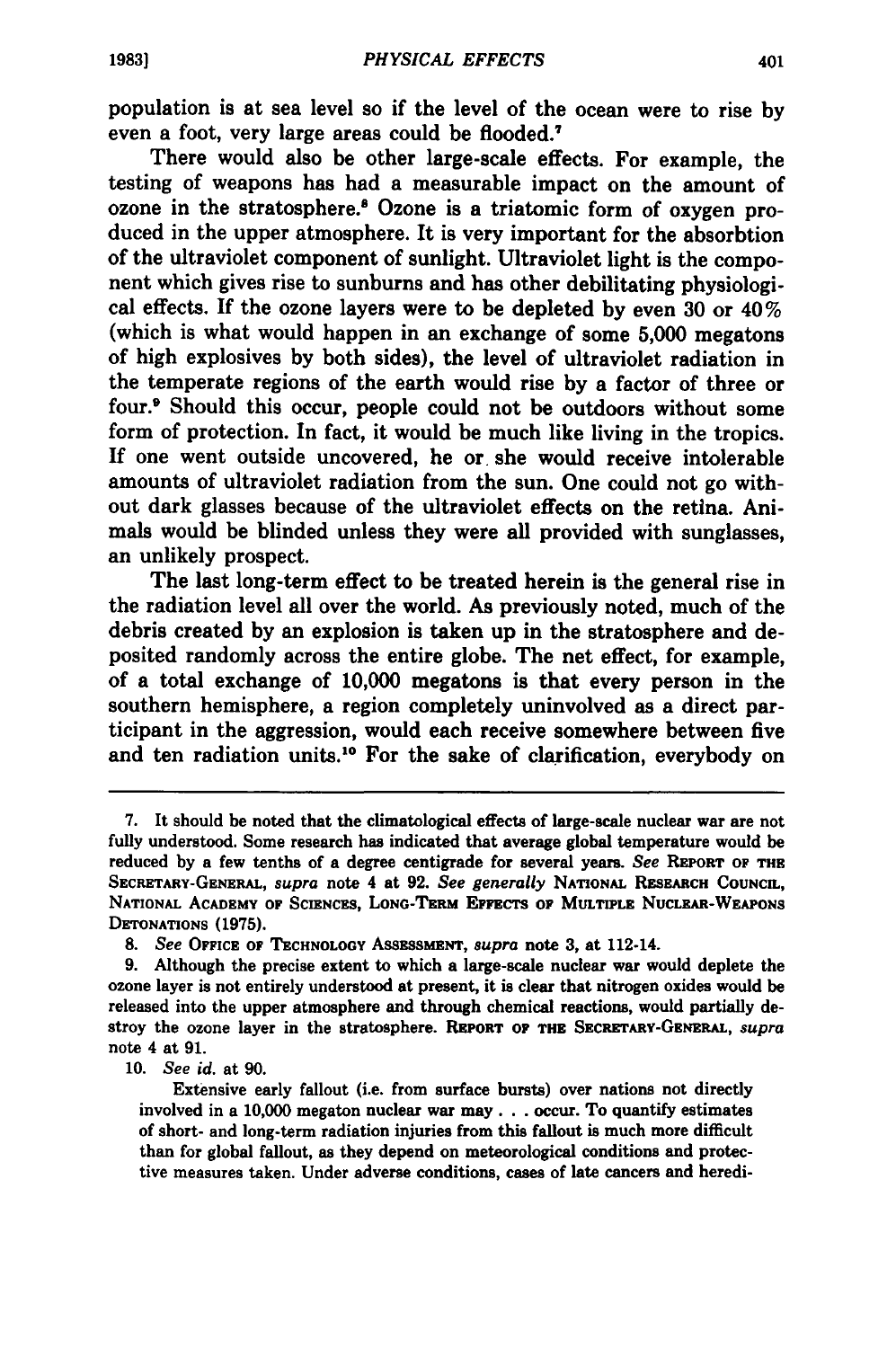earth receives on the average of **1/6** of a radiation unit per year from ambient cosmic rays. Over a lifetime of fifty years, one would receive approximately **8** radiation units. In a nuclear war of limited duration, all inhabitants of remote regions would receive, in a short period, roughly double the lifetime dosage. Double the dosage means that there would be double the number of stillborn children, double the number of children born with deformities and double the number of cancer victims.<sup>11</sup> In fairness, however, it must be noted that the human species could undoubtedly survive the doubling of the physical effects of the normal background radiation.

At the rate at which nuclear weapons are being accumulated, however, in approximately ten years, the number of radiation units to which one could potentially be exposed in a nuclear exchange **will** have multiplied **by** a factor of ten. If there were a nuclear war sometime in the 1990's, therefore, a full-scale nuclear exchange would release not five to ten radiation units, but approximately fifty to one hundred radiation units worldwide. Because this is a larger dose than the lifetime accumulation normally to be expected, many people would become sick; but even this dose may not be lethal, at least in the short run.

Even though people would *b6* able to survive, it has been questioned whether or not the species could survive in the long run because of damage to the gene pool. Radiation effects are mainly detrimental to the possibility of procreation so it is not certain that the *human species* could survive a worldwide **50** to **100** radiation unit exposure. If we extrapolate this over another ten years, a nuclear war **will** expose people to between two hundred and one thousand radiation units per individual. **If** we keep increasing the nuclear stockpile at the current rate, this kind of guaranteed lethality is something which we could anticipate around the year 2000 or **2005.**

**A** nuclear war in which this level of radiation is released would be fatal to the human species. This degree of radiation represents a human limit. **I** have termed the degree of radiation from a nuclear war which would doom the species, "one beach." The term is taken from the famous play by Nevil Shute, On the Beach,<sup>12</sup> which depicts the destruction of the human species in a final nuclear war. One beach, which is the amount of nuclear explosive which would ensure the elimination of the human species, involves approximately one million mega-

tary defects would run i  $\infty$  some millions.

*Id.* **11.** *See generally* Drell **&** von Hippel, *Limited Nuclear War,* Sci. **AM.,** Nov. **1976,** at **27;** *Effects of Li sited Nuclear War: Hearings Before the Subcomm. on Arms Control, Int'l Organizat ns, and Security Agreements, 94th Cong., 1st Sess. (1975).* 

<sup>12.</sup> N. SHUTP., ON THI **BRACH** (1957).